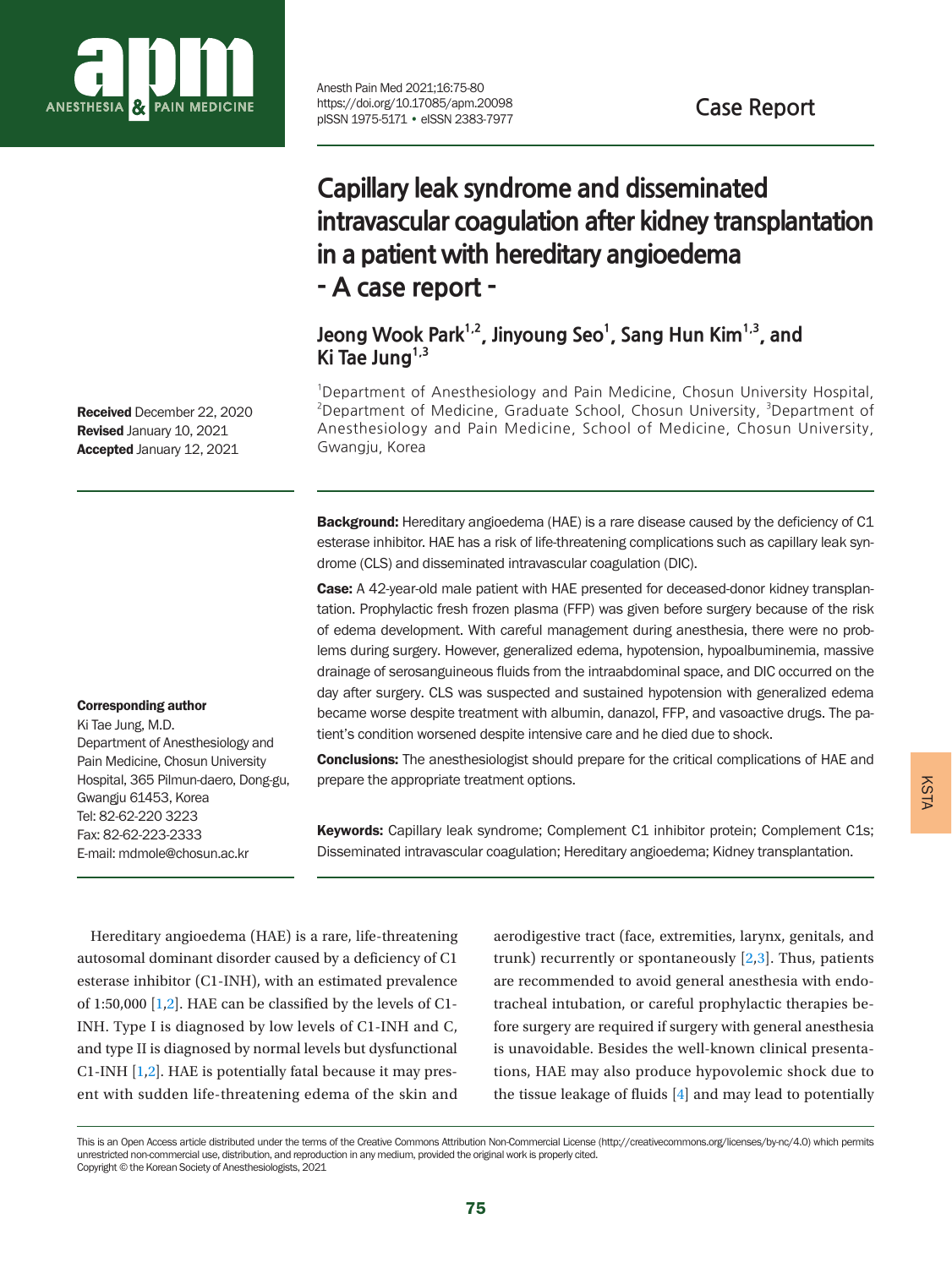life-threatening conditions such as capillary leak syndrome (CLS) and disseminated intravascular coagulation (DIC) [\[5](#page-5-2)[,6](#page-5-3)]. Here, we report a case of suspected CLS and DIC after kidney transplantation in a patient with HAE. The Institutional Review Board approved the study (CHOSUN 2020- 05-005) to publish in a case report and granted a waiver of consent from the patient.

# **CASE REPORT**

A 42-year-old male patient (height: 165 cm, weight: 61.7 kg) was admitted due to acute kidney injury with dyspnea. He complained of swelling in the face and upper arms, which occurred once or twice per year for 30 years. He could not remember his familial history. During admission, the patient's facial swelling got worse and HAE was suspected. According to the laboratory results, the level of C4 and C1-INH were 7.15 mg/dl (normal range: 10–40 mg/ dl) and 5.0 mg/dl (normal range: 21–39 mg/dl), respectively. The patient was treated with high doses of androgen therapy (Danazol, Young Poong Pharma, Korea; 600 mg daily) as prophylactic maintenance therapy for the swelling due to HAE. However, his kidney injury worsened and progressed to chronic kidney disease. A decision for kidney transplant surgery was made, and he received hemodialysis until surgery.

Seven months later, the patient was selected as the recipient of a kidney from a deceased donor and emergency surgery was planned. However, his level of C1-INH was still low (15.7 mg/dl), and there was a risk of edema developing during surgery. Thus, three units of fresh frozen plasma (FFP) were administered about one hour before surgery because C1-INH concentrate was not available due to the suspension of imports in Korea, although it was designated as an orphan drug. Anesthesia was induced with thiopental sodium (5 mg/kg) and cisatracurium  $(0.17 \text{ mg/kg})$ . Careful intubation by video-laryngoscopy was performed with a 7.5 mm microcuffed endotracheal tube (Taper Guard®, Mallinckrodt, Ireland). The cuff pressure was adjusted to 20 cmH<sub>2</sub>O using a cuff manometer (Mallinckrodt) and confirmed air leakage at an airway pressure of more than 20  $\text{cm}H_{2}O$ . Anesthesia was maintained with desflurane and remifentanil, and mechanical ventilation was done with a fresh gas flow of 3 L/min of an oxygen/air mixture. His vital signs were maintained within 30% of the baseline during surgery. The surgery took about four hours. The administered fluid and estimated blood loss

were 1,000 ml and 400 ml, respectively. At the end of the surgery, neuromuscular blockade was confirmed (train-offour > 99%) after the administration of reversal agents (10 mg of pyridostigmine and 0.4 mg of glycopyrrolate). After confirming the absence of edema in the larynx by video-laryngoscopy, early extubation with mask ventilation before restoration of consciousness of the patient was done to avoid irritation of the larynx. The patient recovered consciousness and adequate respiration and was transferred to the aseptic intensive care unit (ICU). Immunosuppressants (tacrolimus and thymoglobulin), ganciclovir, and prostaglandin E1 were administered according to the hospital protocol. After surgery, his vital signs remained stable and urine output was about 190 ml after reperfusion during the hour in the ICU. During the night, his hemoglobin level remained at 9.4 g/dl and there were no abnormalities in the laboratory coagulation tests (platelet count, 202,000; prothrombin time [PT], 11.5 s; activated partial thromboplastin time [aPTT], 20.7 s; and international normalized ratio [INR], 1.04).

The next morning, the patient complained of dyspnea with abdominal discomfort. Then, hypotension (60/30 mmHg) and tachycardia (130 beats/min) developed, and he lost consciousness [\(Fig. 1\)](#page-2-0). He was intubated and mechanical ventilation was applied, and norepinephrine and dobutamine were administered for the treatment of hypotension. At that time, abdominal distension with massive serosanguineous fluids  $($  > 1,000 ml) in the drainage was found and generalized edema with low urine output (10 ml over eight hours) was also observed. He showed a low hemoglobin level (7.3 g/dl) with coagulopathy (PT, 22.8 s; aPTT, 44.1 s: and INR, 2.04), and DIC was diagnosed (fibrinogen < 100 mg/dl; fibrin degradation product, FDP 221 μg/ml: and D-dimer, 27,699 ng/ml). Thus, transfusion was performed (red blood cells six units; FFP, three units; cryoprecipitate 10 units: and apheresis platelets, one unit), and continuous renal replacement therapy (CRRT) was applied. Despite the treatments, there was no improvement in his conditions, and an emergency second-look operation was performed with the suspicion of leakage at the anastomosis site. However, there was no anastomosis leakage and normal blood flow to the kidney was confirmed by Doppler. Thus, the operation ended without specific treatment.

However, severe generalized edema with hypoalbuminemia (2.5 g/dl) was sustained after surgery, although the C1-INH level had increased to 22.9 mg/dl after the contin-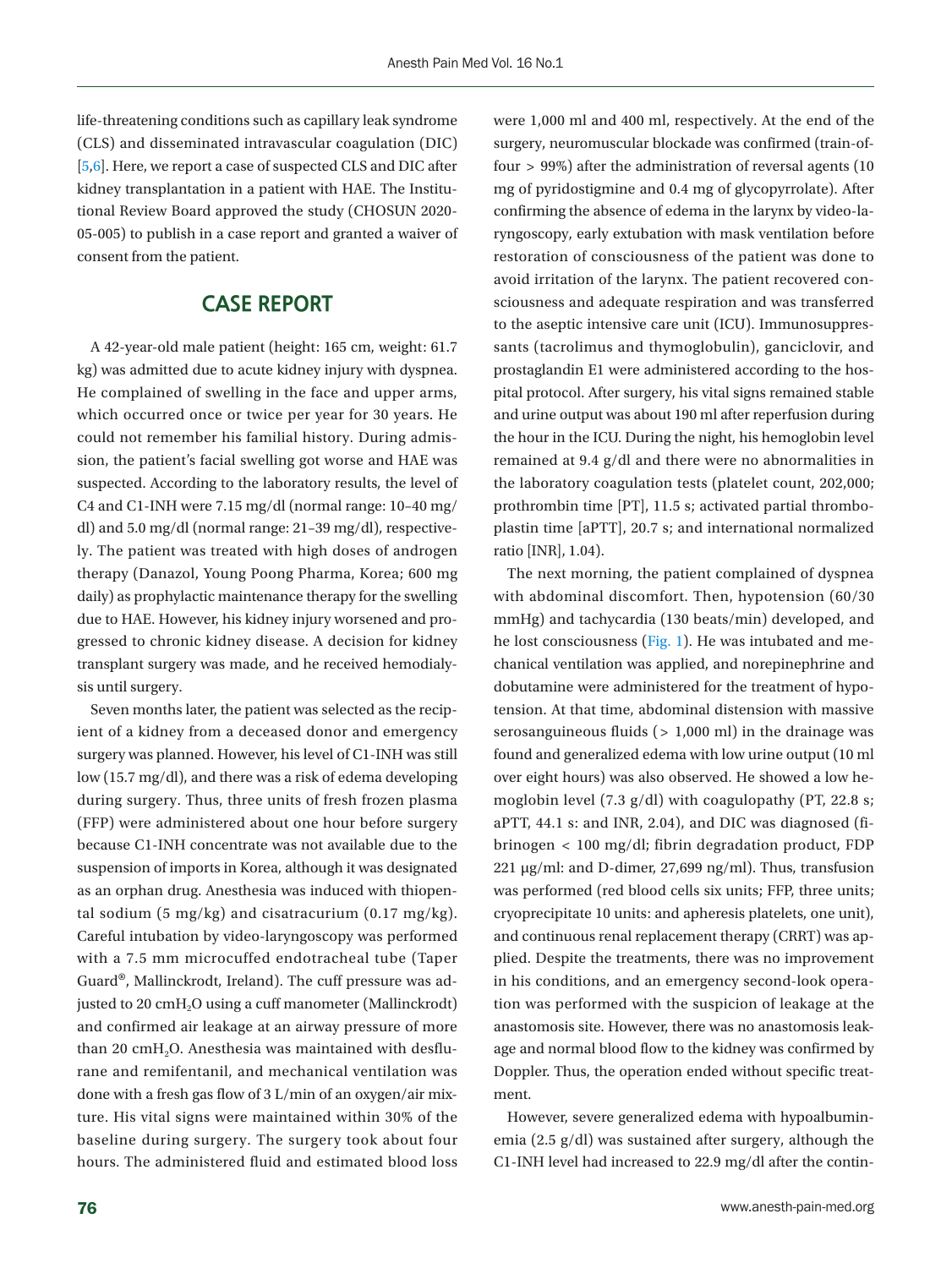<span id="page-2-0"></span>

|                                                                                                                                   | <b>UTIOLIUS</b><br>before<br>operation | Operation      | POD #1         | <b>POD #2</b>  | POD #3         | <b>POD #4</b> | <b>POD #5</b> |
|-----------------------------------------------------------------------------------------------------------------------------------|----------------------------------------|----------------|----------------|----------------|----------------|---------------|---------------|
| C1-INH (mg/dl)                                                                                                                    | 5.0                                    | 15.7           |                |                |                | 22.9          |               |
| Hb(g/dl)                                                                                                                          |                                        | 12.9           | 7.3            | 10,6           | 10,5           | 9.4           | 7,8           |
| WBC $(x10^3/\mu l)$                                                                                                               |                                        | 6,55           | 6,36           | 19,31          | 12,85          | 12,1          | 0.52          |
| Albumin (g/dl)                                                                                                                    |                                        | 4,26           | 2,5            | 2,82           | 2,79           | 2.43          | 2,31          |
| BUN (mg/dl)                                                                                                                       |                                        | 64.5           | 26,6           | 35,6           | 19,5           | 20,1          | 18.7          |
| Creatinine (mg/dl)                                                                                                                |                                        | 14.42          | 7.76           | 9.64           | 3.41           | 3.2           | 2.01          |
| Coagulation test                                                                                                                  |                                        |                |                |                |                |               |               |
| PT                                                                                                                                |                                        | 11.5           | 22.8           | 25.3           | 25.4           | 29.3          |               |
| <b>INR</b>                                                                                                                        |                                        | 1.04           | 2.04           | 2,26           | 2,27           | 2.61          |               |
| a-PTT                                                                                                                             |                                        | 20.7           | 44.1           | 30,7           | 37,1           | 54.2          |               |
| Fibrinogen (mg/dl)                                                                                                                |                                        |                | < 100          | 169            | 131            | 126           | 123           |
| $FDP(\mu I/ml)$                                                                                                                   |                                        |                | 221            | 216            | 230            | 105           | 33.5          |
| D-dimer (ng/ml)                                                                                                                   |                                        |                | 27,699         | 26,626         | 12,983         | 3,855         |               |
| Input                                                                                                                             |                                        |                |                |                |                |               |               |
| Crystalloid (ml)                                                                                                                  |                                        | 2,000          | 3,130          | 10,820         | 8,980          | 13,230        |               |
| FFP (unit)                                                                                                                        |                                        | $\overline{4}$ | 3              | $\overline{2}$ | $\overline{2}$ |               |               |
| RBC (unit)                                                                                                                        |                                        |                | 6              | 4              | $\overline{2}$ |               |               |
| 20% Albumin                                                                                                                       |                                        | $\overline{2}$ | $\overline{2}$ | $\overline{2}$ | $\overline{2}$ | 2             |               |
| Output                                                                                                                            |                                        | 1,049          | 3,017          | 5,815          | 6,364          | 4,725         |               |
| Urine output (ml)                                                                                                                 |                                        | 190            | 10             | 30             | 30             | 15            |               |
| Drainage (ml)                                                                                                                     |                                        | 859            | > 1,000        | 1,305          | 1,506          | 1,394         |               |
| CRRT (ml)                                                                                                                         |                                        |                | 2,007          | 4,480          | 4,828          | 3,316         |               |
| Danazol 400 mg PO<br>Ganciclovir, Tacrolimus, Prostaglandin E1, Thymoglobulin<br><b>CRRT, Mechanical ventilation</b><br>Treatment |                                        |                |                |                |                |               |               |

Hypotension management with norepinephrine, dobutamine  $\rightarrow$ Transfusion (RBC, FFP, Platelet, Cryoprecipitate) 20% Albumin x2/day

Fig. 1. Course and treatment of the patient after surgery. A patient with hereditary angioedema who was treated with danazol presented for deceased-donor kidney transplantation. Generalized edema with hypoalbuminemia developed the day after surgery and severe hypotension occurred. Despite intensive care, the patient died due to shock. DDKT: deceased-donor kidney transplantation, FFP: fresh frozen plasma, CRRT: continuous renal replacement therapy, DNAR: Do-Not-Attempt-Resuscitation, C1-INH: C1 esterase inhibitor, Hb: hemoglobin, WBC: white blood cells: BUN: blood urine nitrogen, PT: prothrombin time, INR: international normalized ratio, aPTT: activated partial thromboplastin time, FDP: fibrinogen degradation products, RBC: red blood cell, POD: postoperative day.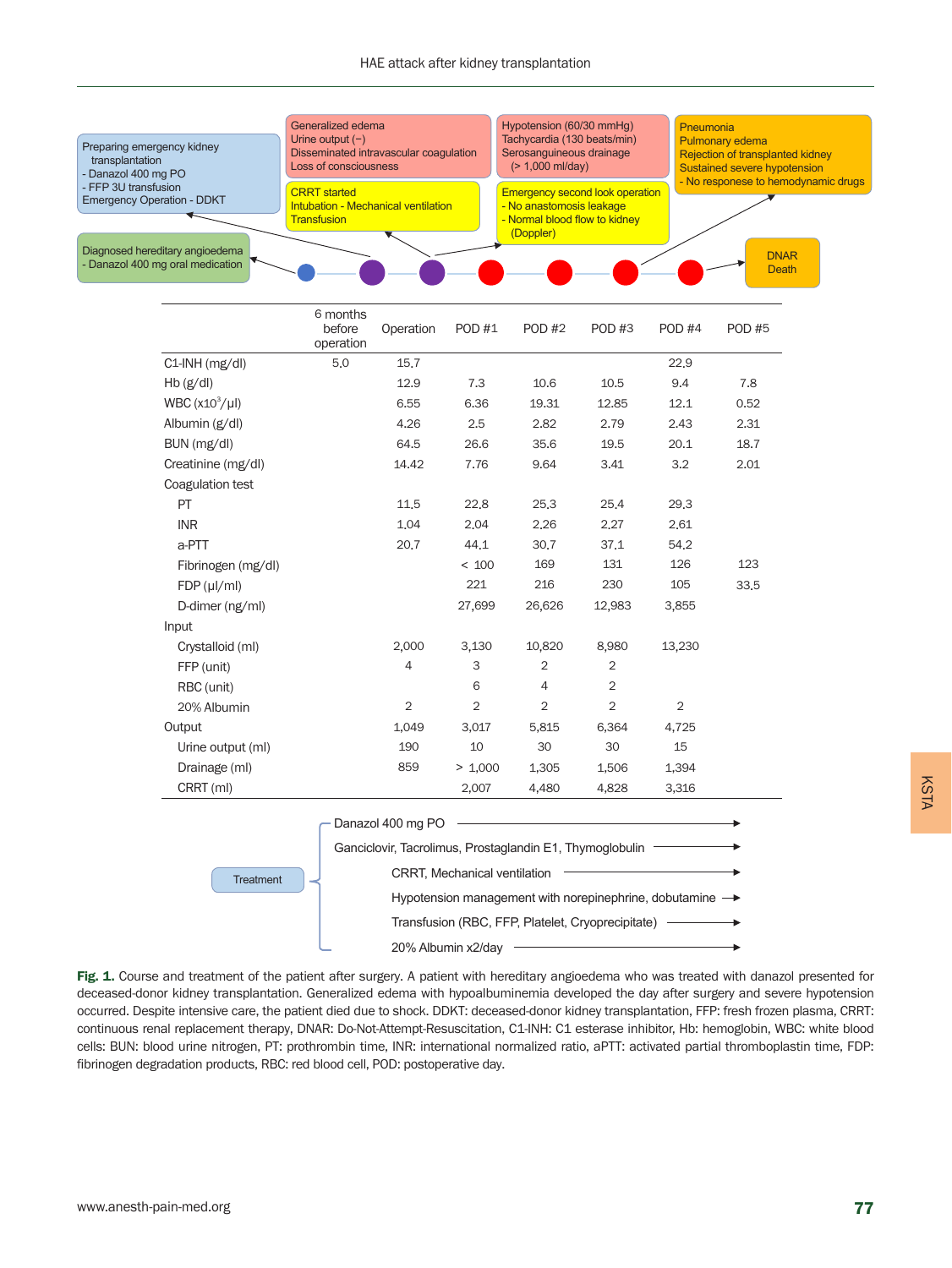uous administration of 20% albumin, danazol at 400 mg via a Levin tube, and FFP transfusions. We thought that the worsening of the patient's condition despite increases in the C1-INH level was due to harmful substrate proteins in the FFP, and would be transient. The laboratory blood culture results showed no evidence of bacterial growth. Despite intensive care with hypotensive drugs, transfusions, and CRRT, his condition worsened because of sustained generalized edema with hypoalbuminemia, coagulopathy, and DIC. On the fourth day after the surgery, pulmonary edema, pneumonia, and rejection of the transplanted kidney developed and sustained severe hypotension without response to hemodynamic drugs was seen. The patient's guardians did not want any additional treatment and the patient died because of shock after a day.

# **DISCUSSION**

The complement system contributes to the immunological defense mechanism of the body. HAE is caused by a *SERPING1* gene (Serine Protease Inhibitor Gene 1 present on the Long Arm of Chromosome 11 [11q]) defect, which results in decreased or dysfunctional C1-INH [1–3]. Although HAE attacks are unpredictable and the triggering factors are unclear, numerous physical stimuli such as dental and surgical procedures, emotional stress, infections, and medications can be triggering factors of life-threatening angioedema [1–3]. Still, there are no definite perioperative guidelines for the prophylaxis of an HAE attack. However, the following prophylactic therapy is usually suggested: C1-INH concentrate, 1,000 units before surgery; androgens such as danazol (400 to 600 mg/day), five days before and five days after surgery or a procedure; and FFP (two units for adults, 10 ml/kg in children), one to two hours before surgery [1–3]. Among those treatments, C1-INH concentrate or androgens is known to have the best effect. Tranexamic acid can also be used for long-term prophylaxis, especially in children, but it has not been recommended recently because it has little benefit as short-term prophylaxis or for the acute treatment of HAE attacks due to its delayed onset of action [\[7\]](#page-5-1). However, some patients undergo HAE attacks after surgical procedures despite prophylaxis. Thus, careful approaches to the patient with rescue management are required [3].

The patient in our case was diagnosed with type I HAE with low levels of C1-INH and C4, and we used the prophylactic administration of FFP instead of C1-INH concentrate

before surgery because it was not available in Korea. Despite prophylactic treatment with FFP, generalized edema developed in the patient, and the catastrophic outcome of DIC developed. We will discuss the possible causes of the deterioration of the patient's condition.

C1-INH plays an important role in the regulation of not only the classical pathway of the immune system but also the plasminogen-plasmin and kallikrein-kinin systems (contact system), and coagulation/fibrinolysis [\[8](#page-5-4)]. The deficiency or dysfunction of C1-INH in patients with HAE predominantly results in the increased activation of bradykinin by kallikrein, which leads to vasodilation, an increase in vascular permeability, and the typical angioedema of HAE. In patients with HAE, C3 and C1/C1-inhibitor complexes are easily activated by physical stress [\[9](#page-5-5)]. Especially, complement activation is associated with ischemia/reperfusion injury during cold storage of the organ and rejection, and is considered the major factor in graft failure after transplantation by triggering tissue damage and interfering with the anticoagulant and fibrinolytic capacity of the vascular endothelium [\[10\]](#page-5-6). Our patient was a kidney transplant recipient with the possibility of increased activation of the immune system. Therefore, it is thought that the regulation of complement activation would not be achieved after major surgery because of C1-INH deficiency in our patient, resulting in the acute rejection of the transplanted kidney by excessive complement activation.

CLS is one of the common complications associated with low C1-INH activity [10]. CLS is characterized by hypotension or multi-organ failure by massive third-space loss of fluids due to increased capillary permeability, which is accompanied by extravasation and diffuse edema. We considered CLS as the cause of the sustained hypotension because of the distinguishing features such as generalized edema with hypoalbuminemia despite albumin treatment, massive drainage of serosanguineous fluids from the intraabdominal space without anastomosis leakage, and the absence of anaphylaxis or sepsis, which should be ruled out due to similar characteristics [\[11](#page-5-7)]. Treatment for the prevention of antibody-mediated rejection after kidney transplantation has the potential risk for developing CLS [3].

C1-INH also plays a significant role in both coagulation and fibrinolysis [8]. The activation of C1-INH leads to thrombin generation and plasmin inhibition, which accounts for about 15% of the fibrinolysis. Hence C1-INH deficiency can lead to pathologic thrombosis. Generally, HAE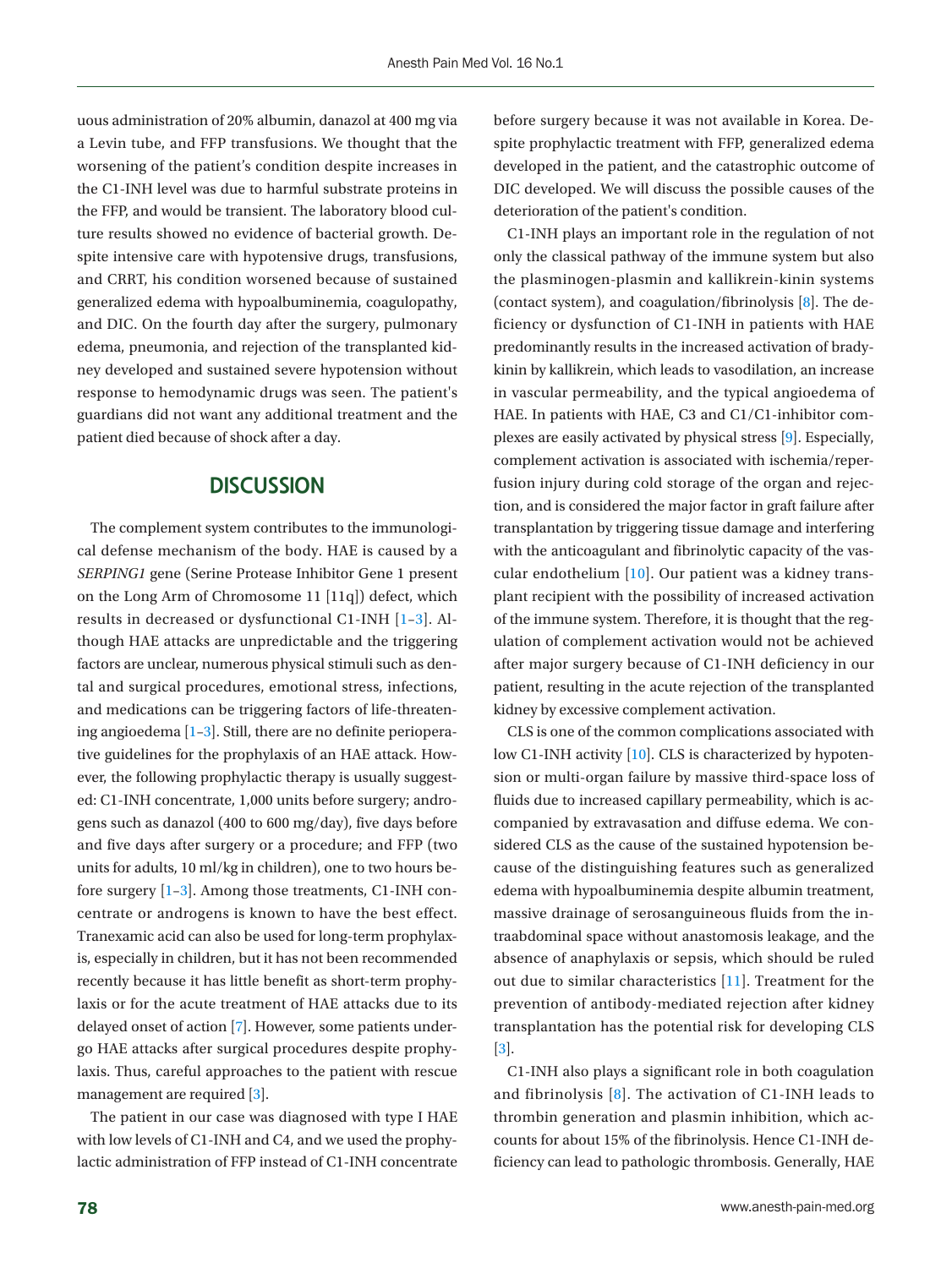is not associated with coagulation properties clinically. However, there is a possibility that C1-INH deficiency might affect the coagulation system in the pathologic condition. Kodama et al. [\[12\]](#page-5-8) revealed that the symptom of an HAE attack in older adults was hypercoagulation because activation of the complement system mainly activates the tissue factor pathway instead of the kallikrein-kinin system. Such physiologic changes with aging lead to the generation of thrombin and the activation of antithrombin-III during an HAE attack, which precipitates DIC. The hypercoagulability of pregnancy and intravascular fluid depletion due to increased vascular permeability during an HAE attack may also contribute to the development of DIC [6]. In our patient, DIC developed simultaneously from the severe intravascular volume depletion in the HAE attack. The decreased hemoglobin level due to DIC was misinterpreted as anastomosis leakage and interfered with the diagnosis of CLS.

In the treatment of acute HAE attacks, C1-INH concentrate, ecallantide (a kallikrein inhibitor) and icatibant (a bradykinin B2-receptor antagonist) are recommended as the first-line drugs [7]. However, as mentioned above, none of those drugs were available in Korea at that time, and it was very regrettable that they could not be administered to the patient. The administration of C1-INH concentrate restores the inhibitory action of complement system by correcting the C1-INH deficiency or dysfunction. Also, C1- INH concentrate is generally well-tolerated in the treatment of CLS after kidney transplantation caused by the preventive treatment of antibody-mediated rejection [\[11\]](#page-5-7). Daily intravenous infusions of C1-INH concentrate also showed effectiveness in patients with HAE accompanied by ascites, hypovolemic shock, and renal and respiratory failure who did not tolerate conventional ICU treatment [5]. Moreover, C1-INH concentrate is considered a multifunctional regulator of the cascade systems, which were recently shown to improve graft function by inhibiting complement activation and reducing the postoperative inflammation [10]. Our patient would have been better if he was treated with C1-INH concentrate. Fortunately, icatibant has recently become available in Korea and is thought to help severe HAE attacks like that of our patient because it can mediate vasodilatation and increase capillary permeability by preventing the receptor binding of bradykinin [7]. The use of FFP should only be considered when the firstline drugs are not available in an HAE attack. FFP is known as an effective substitute for C1-INH concentrate during HAE because it contains C1-INH. However, FFP may worsen the symptoms paradoxically because it contains not only C1-INH but also other substrates such as kininogens [3]. Therefore, the anesthesiologist should monitor the patient's condition during an HAE attack treated with FFP. There is a possibility that the poor outcome of our patient despite the increase in C1-INH levels after the massive transfusion of FFP was due to the increase in harmful substrates administered in the FFP. Unfortunately, our patient had no option for treatment except FFP.

In conclusion, HAE is a disease with a decrease or dysfunction of C1-INH, which may lead to life-threatening complications such as CLS and DIC. Careful prophylactic therapy with androgen, FFP, and C1-INH concentrates is essential before surgery. However, in stressful conditions such as organ transplantation, HAE attacks may occur despite prophylactic treatment and produce fatal complications such as hypovolemic shock due to CLS and DIC. C1- INH concentrate may be an important option for severe HAE attacks. We experienced a case of suspected CLS and DIC after kidney transplantation in a patient with HAE. Unfortunately, we could not use C1-INH concentrate for the patient at the appropriate time. In Korea, C1-INH concentrate is not available. However, the use of recently proved icatibant might help treat a severe HAE attack. If those first-line drugs are not available, FFP should be used with careful monitoring. The anesthesiologist should understand the critical complications of HAE and prepare the appropriate treatment options.

# **CONFLICTS OF INTEREST**

No potential conflict of interest relevant to this article was reported.

### <span id="page-4-0"></span>**AUTHOR CONTRIBUTIONS**

<span id="page-4-1"></span>Conceptualization: Ki Tae Jung. Data acquisition: Jeong Wook Park, Jinyoung Seo. Supervision: Ki Tae Jung. Writing—original draft: Jeong Wook Park, Jinyoung Seo, Ki Tae Jung. Writing—review & editing: Sang Hun Kim, Ki Tae Jung.

### **ORCID**

Jeong Wook Park, https://orcid.org/0000-0002-3990-4715 Jinyoung Seo, https://orcid.org/0000-0002-5256-6132